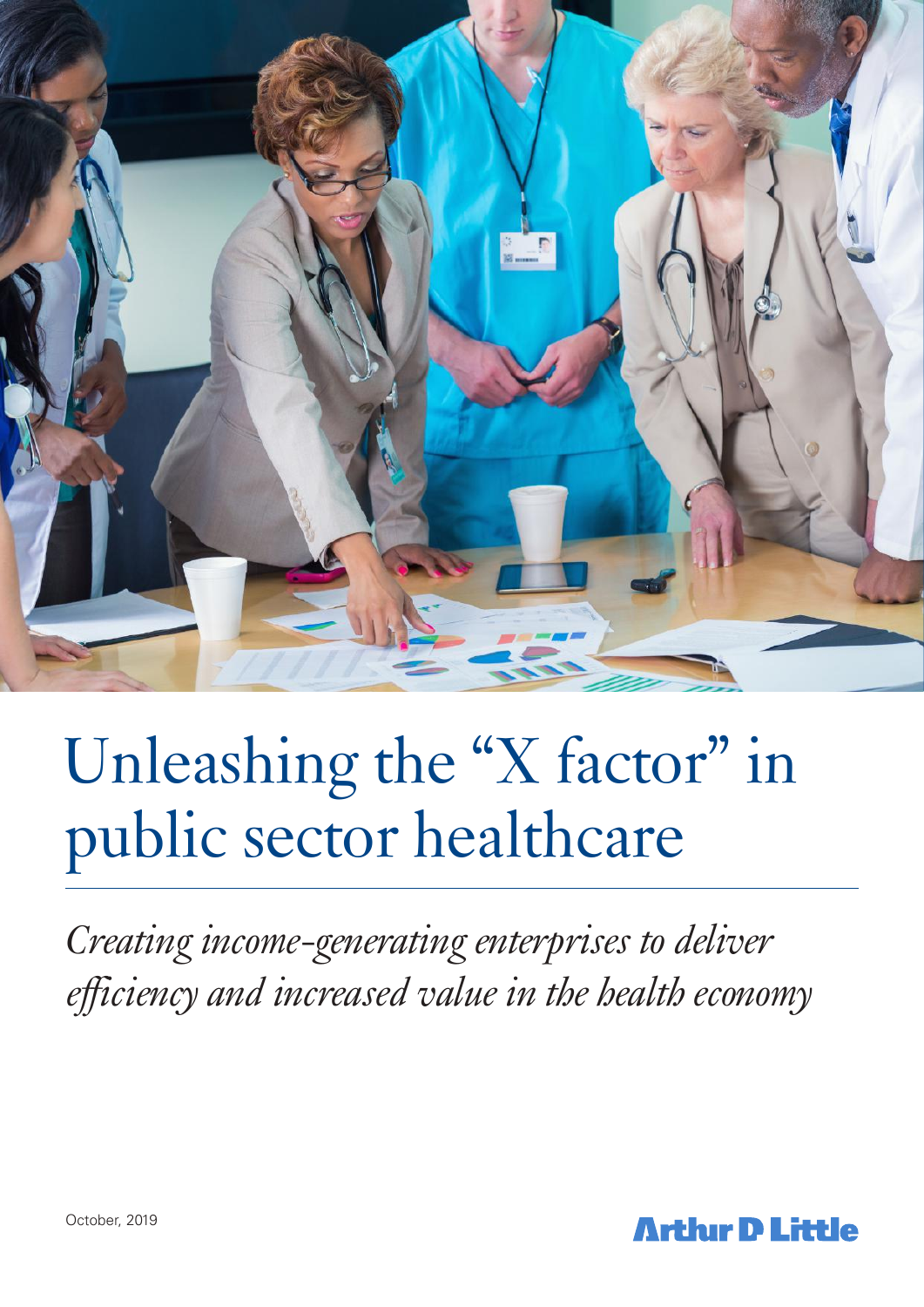### **Content**

| <b>Executive summary</b>                    |    |
|---------------------------------------------|----|
| 1. Income generation serves the public good | 4  |
| 2. Follow the income generation principles  | 5  |
| 3. Generate income-producing ideas          | 6  |
| 4. Go through the assessment stage gates    |    |
| 5. Invest to unleash the "X factor"         | 10 |

#### **Authors:**



**Emmanuel Aisabokhae** Manager, Healthcare, Dubai aisabokhae.emmanuel@adlittle.com



**Aida Azmi** Senior Adviser, Healthcare, Riyadh azmi.aida@adlittle.com



**Ahmad Alisa** VP Finance (CFO) First Health Cluster of the Eastern Province, Saudi Arabia ahmad.isa@kfsh.med.sa

Acknowledgement for their support and valuable input: Vikas Kharbanda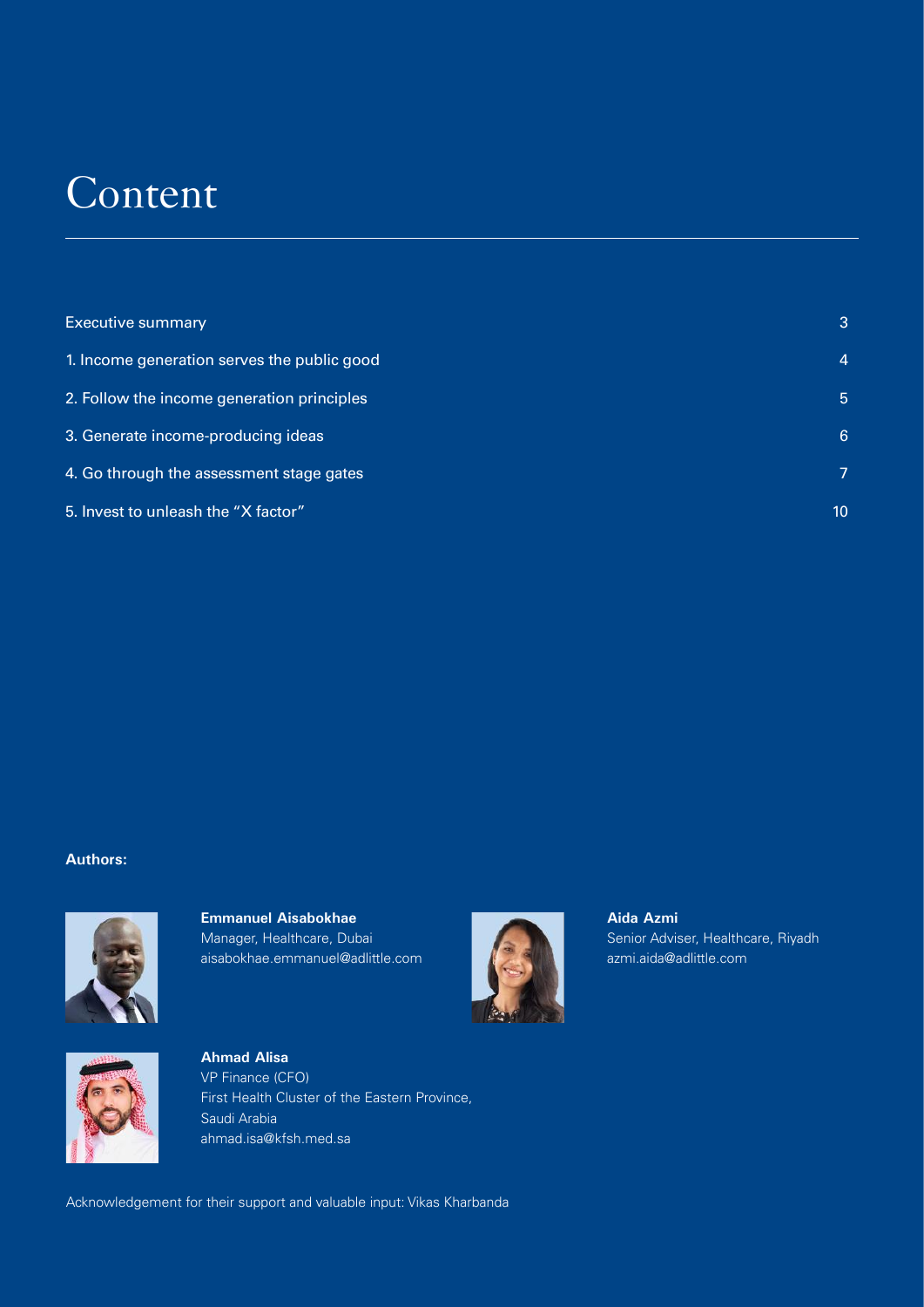## Executive summary

Public sector healthcare organizations are expected to meet their basic remit of providing healthcare for the good of the public with finite funds from the public purse. However, they are uniquely placed to offer more to the local health economy. For them to fulfill their full potential, management teams of these healthcare organizations need to consider and invest in income generation enterprises. This move can be made justifiably by adhering to key principles and following a rigorous process to select income generation ideas. By making this bold move, healthcare organizations will meet the basic expectations of public healthcare provision. They will then go on to inspire action within themselves and their local health economies to deliver increased benefits to the people they serve.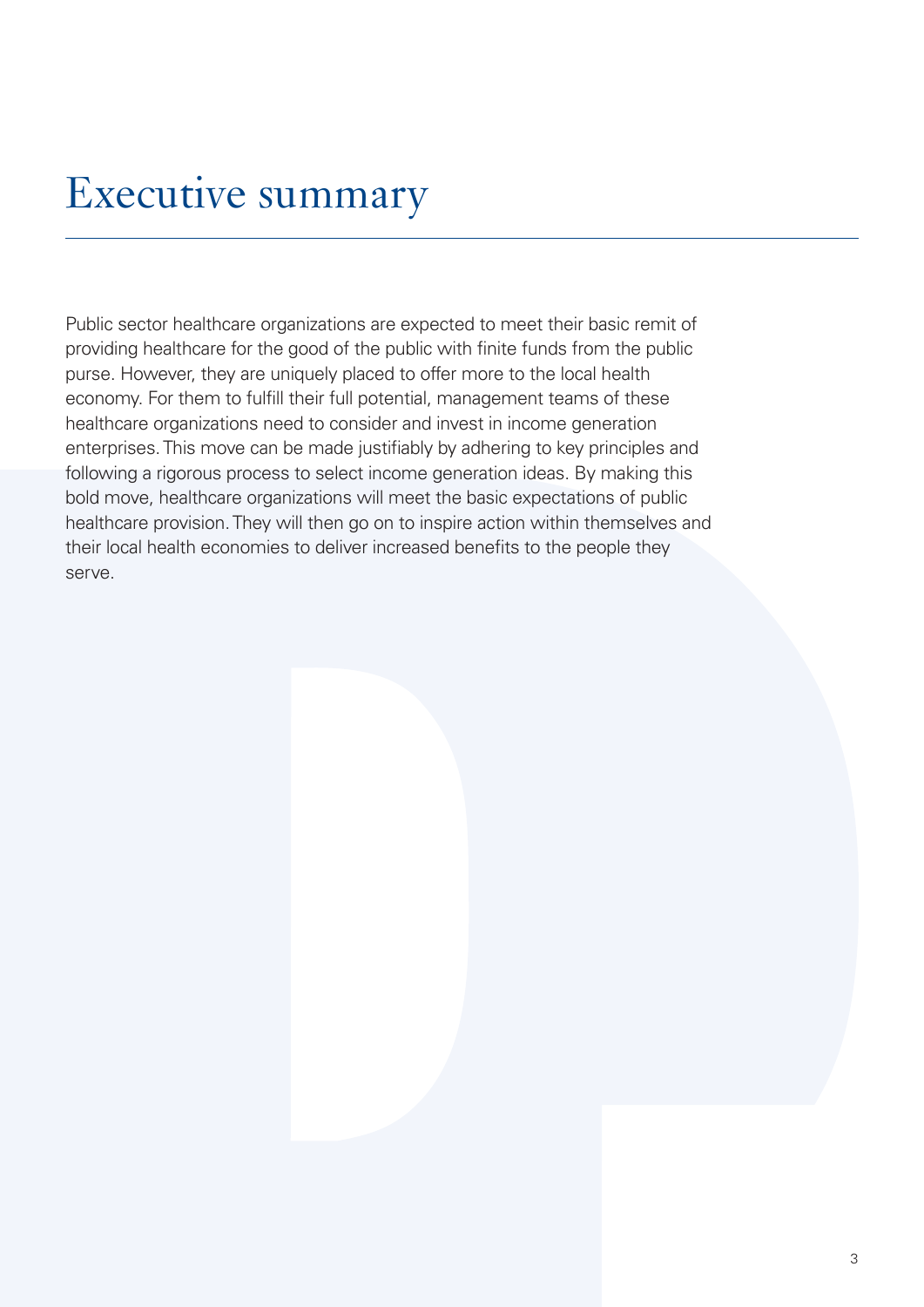### **Arthur D Little**

## 1. Income generation serves the public good

The main purpose of public sector organizations is generally considered to be serving the public good.1 This purpose is usually contrasted with the purpose of private sector organizations – to maximize profits and shareholder value.2 Although government resources are finite and the public need continues to grow, expectations on the public sector are not diminishing. Public sector organizations are still expected to provide services to a very high standard.<sup>3</sup> This situation is particularly evident in public sector healthcare, in which demands on the system have continued to outpace investment/ spending,<sup>4</sup> but patients still expect healthcare services to deliver improved health outcomes.5 This conundrum calls for rethinking how public sector organizations should fulfill their duties.

To deliver services that meet the expectations of the people they serve, public sector healthcare organizations need to consider income-generating activities, seeing these initiatives as supportive of serving the public good. There are three reasons why income generation should be seen as a key pillar in the fulfillment of the obligation of public sector healthcare organizations; diversification of revenue sources, creation of a mind-set that pursues efficiency, and improvement of the quality of care.

#### **Diversification of revenue sources**

Governments usually generate revenue through taxation (e.g., income tax, value-added tax) and non-taxation activities (e.g., borrowing, fees, fines, investment returns, commercial activities).<sup>6</sup> Although the needs of citizens continue to increase, there is usually very low appetite for increased taxation, fees, fines and sovereign debt. Investment returns are not guaranteed year on year, and commercial activities are subject to market dynamics, which can have a positive or negative impact on income. This means government funding of healthcare cannot be expected to keep up with the year-on-year increase demanded by growing needs. This concern is particularly

important, as healthcare is usually one of the biggest areas of government spending in both developed and developing countries.<sup>78</sup> It means public sector healthcare organizations need to seek other sources of revenue to ensure they can continue to meet or exceed the expectations of the public.

#### **Creation of a "resource optimization" mind-set**

In addition to increasing the resources available, some thought has to be given to how those resources can be used more efficiently. Generation of income provides the opportunity for public sector organizations to practice resource efficiency and see the results in the return generated. It also provides the opportunity to benchmark performance versus the private sector in operational efficiency. This thinking and know-how can be spread to parts of the organization that are not tasked with income generation, to help them achieve and measure resource optimization in other ways.

#### **Improving the quality of care**

In some cases, evolution of healthcare technology can lead the public to expect much higher standards of care. For example, availability of chimeric antigen receptor therapy (CAR-T) for treatment of blood cancers has significantly improved the outcomes of qualifying patients<sup>9</sup> and, without doubt, raised public expectations. Usually, public sector healthcare funding cannot keep pace with the financial investments needed to provide expensive treatments such as CAR-T therapy. In such cases, income generated by public sector healthcare bodies can be used to supplement government funding to enable patients to receive an improved quality of care that government funding alone would not be sufficient to provide.

<sup>1</sup> Public sector management Theory, critique and practice D McKevitt and A Lawton Pg 59<br>2 Agus et al. An exploratory study of service quality in the Malaysian public service sector

Agus et al. An exploratory study of service quality in the Malaysian public service sector International Journal of Quality & Reliability Management 24(2):177-190 February 2007

<sup>3</sup> What do people want, need and expect from public services http://www.2020publicservicestrust.org/downloads/30\_What\_do\_people\_want\_need\_and\_expect\_from\_ public\_services.pdf Accessed Sept 2019

<sup>4</sup> Briefing:The Health and Care of Older People in England 2015 http://www.cpa.org.uk/cpa/docs/AgeUK-Briefing-TheHealthandCareofOlderPeopleinEngland-2015.pdf Accessed Sept 2019

<sup>5</sup> Lateef F. Patient expectations and the paradigm shift of care in emergency medicine J Emerg Trauma Shock. 2011 Apr–Jun; 4(2): 163–167

<sup>6</sup> Revenue (IMF) https://www.imf.org/external/pubs/ft/gfs/manual/pdf/ch5.pdf Accessed Sept 2019

<sup>7</sup> UK budget 2018 https://assets.publishing.service.gov.uk/government/uploads/system/uploads/attachment\_data/file/752202/Budget\_2018\_red\_web.pdf Accessed Sept 2019

<sup>8</sup> A look at the key figures in Nigeria's 2019 budget https://www.pulse.ng/bi/finance/a-look-at-the-key-figures-in-nigerias-2019-budget/vi8pvgs Accessed Sept 2019

<sup>9</sup> CAR-T cell update:Therapy improves outcomes for patients with B-cell lymphoma https://medicalxpress.com/news/2018-12-car-t-cell-therapy-outcomes-patients.html Accessed Sept 2019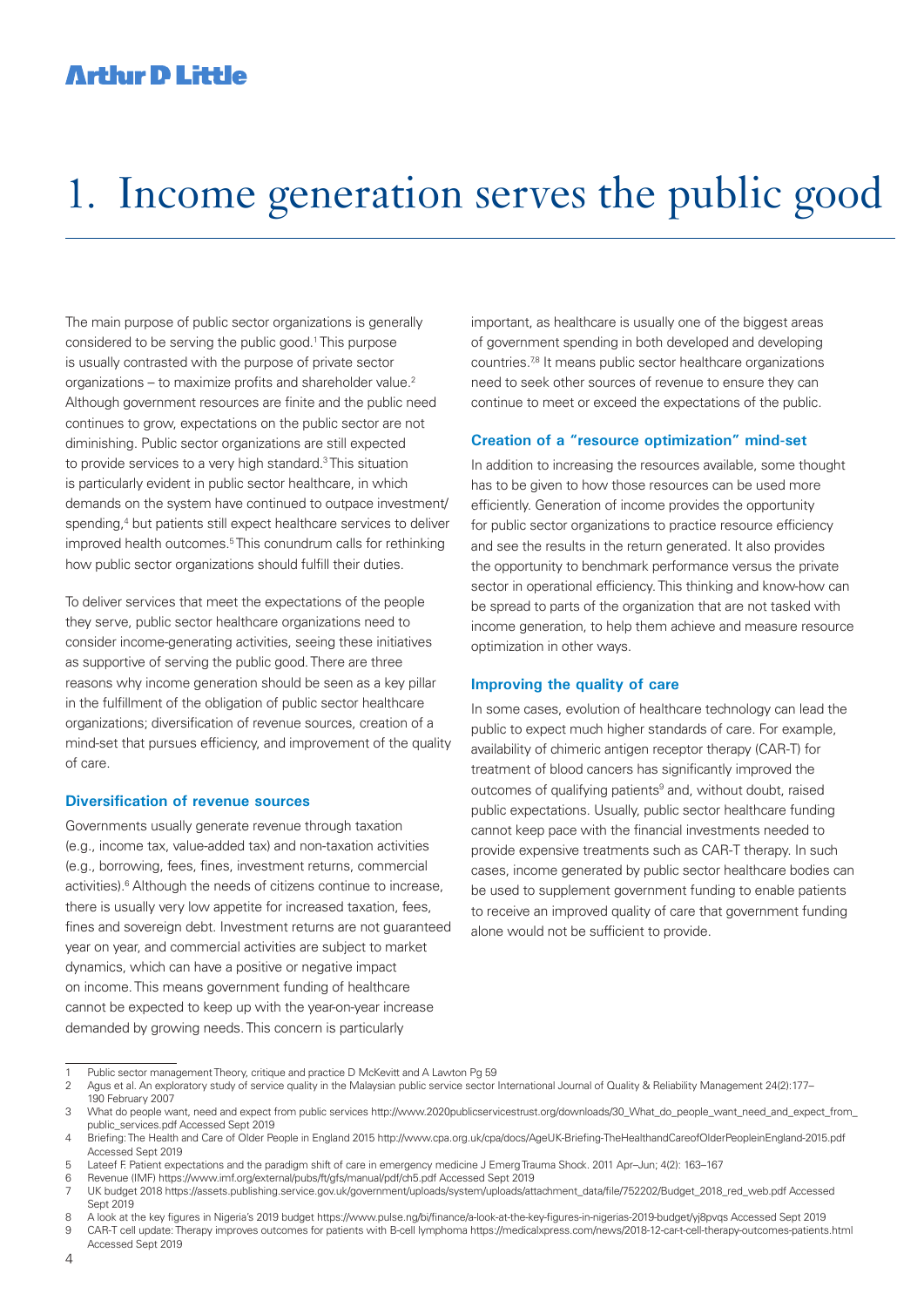## 2. Follow the income generation principles

Because income generation is a necessary pursuit, but not the core purpose of public healthcare organizations, it is important for some key principles to underpin the manner in which they pursue it. These principles will ensure that income generation remains in its rightful place as public sector healthcare organizations seek to achieve their core objectives. These principles can be grouped into three categories: (a) do no harm (b) do good (c) do better.

#### **Do no harm**

In pursuing income generation, public sector healthcare organizations should not expose themselves to harm or inordinate risk of any nature, such as financial and reputational risk. The income generation activity should be in keeping with the general ethos of the healthcare organization. In addition, the activity should not harm the ecosystem in which the healthcare organization exists. For example, the public sector healthcare organization should not act in a way that would diminish opportunities for private sector actors in a particular field. Instead, the organization should seek to fill gaps in provision and build platforms to unlock opportunities for the health economy.

#### **Do good**

Certain good standards of governance and corporate practices are expected from public sector healthcare organizations. These need to be upheld and applied to their income generation enterprises. For example, the way income generation is incentivized has to be transparent and drive behaviors that benefit both the income generation enterprise and the core operations of the organization. In addition, the enterprise should be strategically aligned with the core objectives of the healthcare organization. It must not be used to pursue divergent goals that may be interesting but do not fit with the core objectives of the organization. Furthermore, the enterprise should be integrated into the core operations as much as possible; e.g., the support functions of the core operations (HR, IT, finance, etc.) should provide the same function to the income generation unit, and income generated should be used (and seen to be used) to benefit the wider healthcare organization.

The First Health cluster in the Eastern Province (E1) is a group of 21 public sector hospitals and 130+ primary healthcare clinics in the eastern part of Saudi Arabia. E1 was formed in 2018 as part of the Ministry of Health's transformation program to separate healthcare provision from regulation. E1 provides comprehensive and integrated health services to the population of the Eastern Province and will be assessed against specific indicators. E1's objectives include enhancing health facilities, service effectiveness, service efficiency, and boosting healthcare integration and sustainability.

Income generation by the hospitals in E1 is an important consideration for the group as it works to achieve its objectives. Best-in-class principles and processes will be adopted to fully maximize the value of the hospitals in the group to the health economy of the Eastern region.

#### **Do better**

Because public sector healthcare organizations exist for the public good, income-generating enterprises should not be content to stop at income maximization. Organizations should aspire to go beyond income generation and have a bigger impact on the health economy or general population. For example, an income generation enterprise could seek a reasonable financial return on investment while increasing the overall industry standards in the space where it operates. This improvement in industry standards can serve as a new mark of excellence in the industry and inspire others in the market.

One way of ensuring that public sector healthcare organizations "do better" in their income generation activities is to insist on a broader definition of return on investment (ROI) in the business case prepared to secure investment for the income generation activity. The business case should show how the income generation activity will achieve a reasonable financial return but go further to create a broader positive impact on the health economy.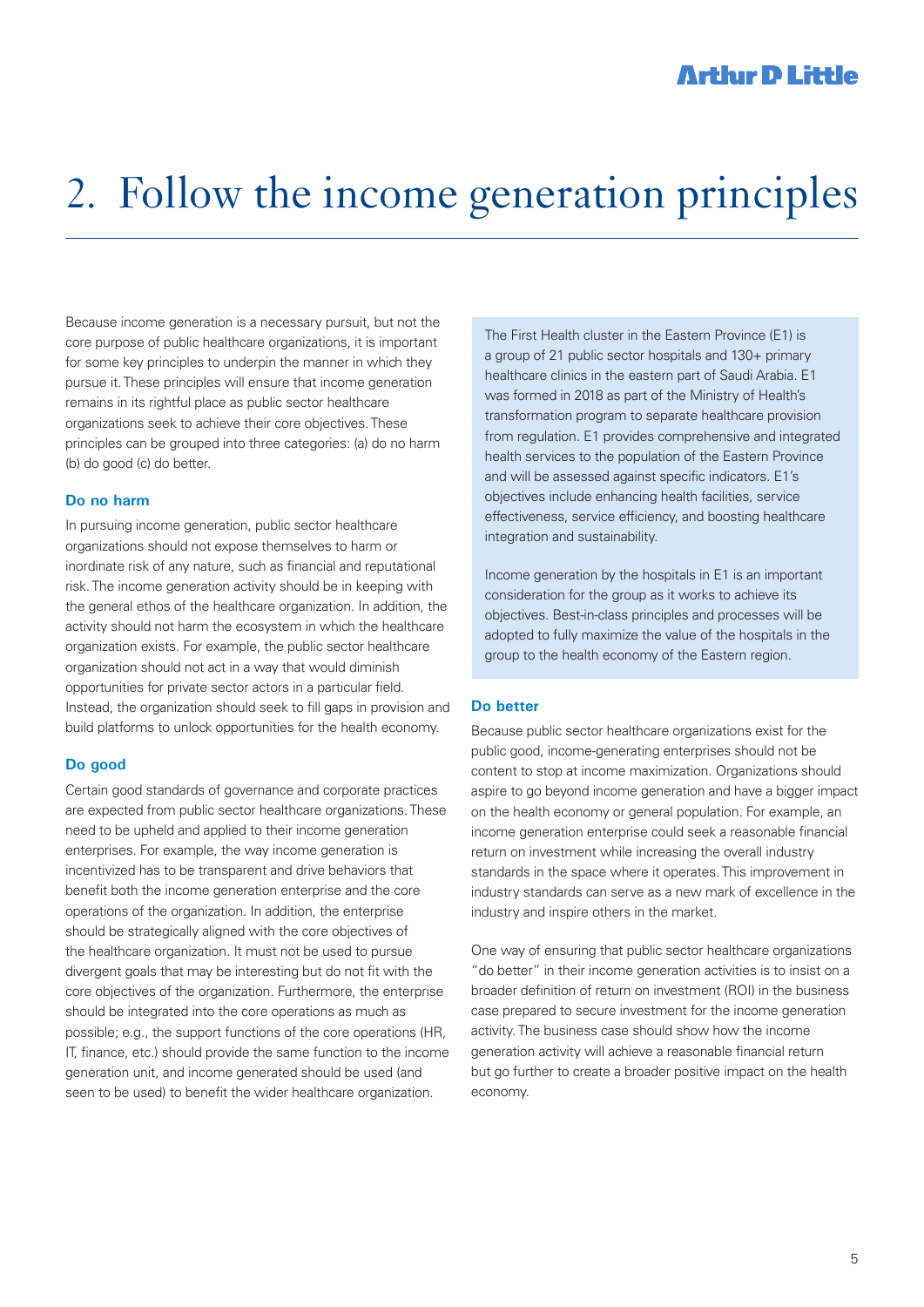### **Arthur D Little**

## 3. Generate income-producing ideas

The process of income generation usually begins with ideas that can be monetized if they pass a set assessment process. To guide the idea generation process, many tools and frameworks have been developed over the years. These tools may require some adjustments for use in the public sector because income generation is not the main goal of the public sector healthcare organization, as it would be in the private sector.

The Ansoff Matrix is arguably one of the most widely used strategic management frameworks because it is a simple and robust tool for idea generation. However, given that capacity utilization is a key element in the public sector, the matrix can be adapted to introduce this as the primary axis.



Figure 1: Ansoff Matrix adapted for the public sector

Source: Arthur D. Little analysis

This adapted matrix encompasses two dimensions that need to be considered: what products/services to offer and the capacity requirements to provide those products/services. Maximization of existing capacity requires utilization-centric ideas, while creation of new capacity requires investment-centric ideas. In this adapted model, ideas can potentially serve any of four purposes – market optimization, capacity optimization, capacity expansion, or diversification.

#### **Market optimization**

To achieve market optimization, a public sector healthcare organization could look for ideas that would generate income based on the existing product/service offerings served by the existing capacity. With products/services and capacity unchanged, the opportunities for income generation lie in either market penetration or market development. Ideas that serve this purpose contribute to improved resource utilization (e.g., manpower, space, equipment), especially if there is excess capacity.

#### **Capacity optimization**

To achieve capacity optimization, a public sector healthcare organization could look for ideas to generate income based on new product/service offerings that could be served using existing capacity. This could be accomplished by, for example, introducing changes to existing products, offering joint programs with other organizations, or leasing idle building spaces to third parties.

#### **Capacity expansion**

Capacity expansion ideas generate income by delivering existing product/service offerings using expanded capacity. Capacity expansion is usually required with increased volume growth, increased workload, etc. As such, ideas in this category require investment in additional resources to increase capacity. Capacity expansion ideas carry more risk due to the higher required investment and potential for underutilization of capacity.

#### **Diversification**

Diversification ideas generate income by introducing new product/service offerings and acquiring new capacity/resources. This can be accomplished by, for example, acquiring a new business, forward/backward integration opportunities, and intellectual property exploration. Ideas that fall under the diversification category can open up exciting new spaces for public sector organizations. However, they also carry a high level of risk because they can lead to diversion from core strategic objectives into unfamiliar territory, and they usually require higher levels of investment.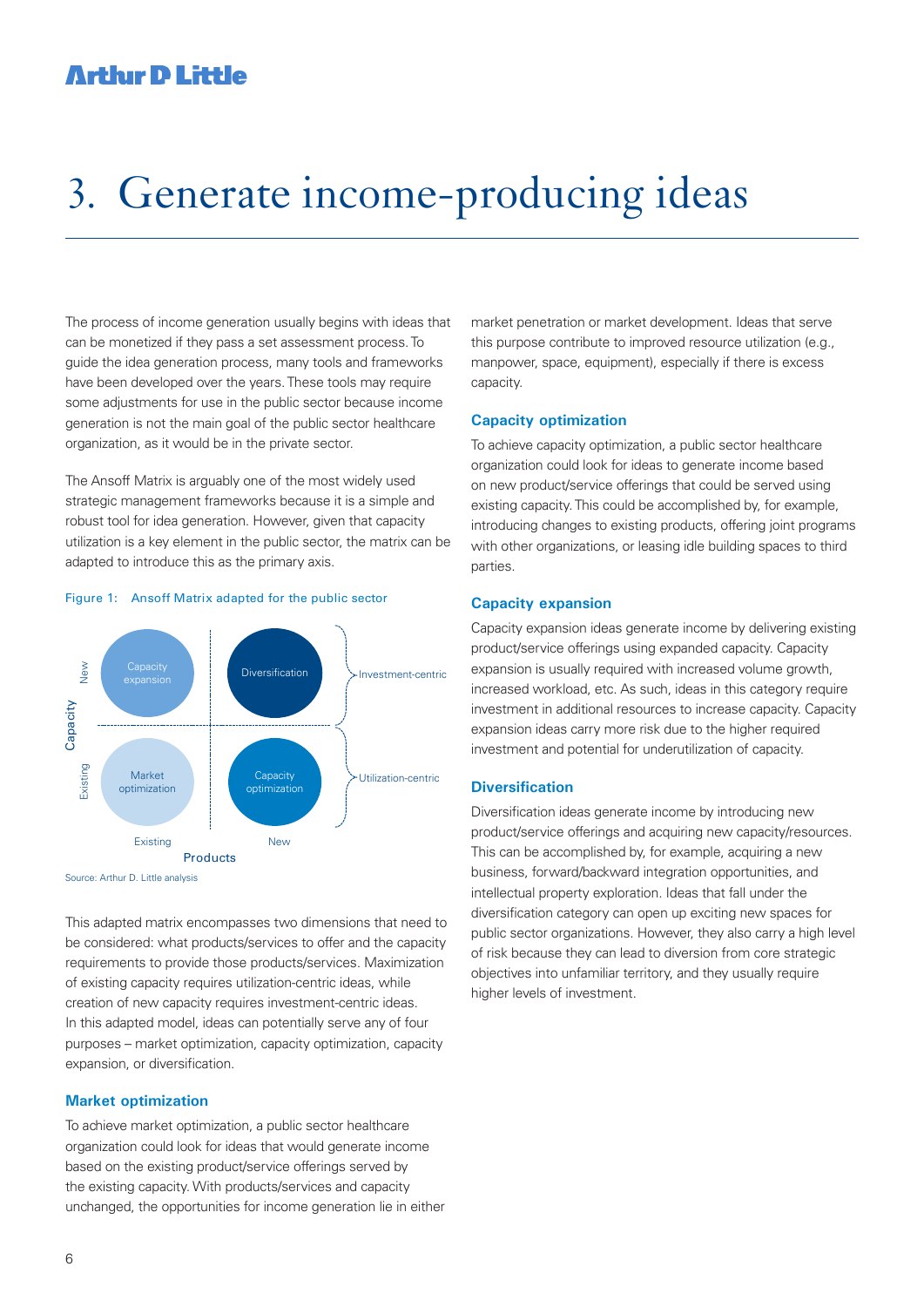## 4. Go through the assessment stage gates

Once ideas are generated, they need to be carefully assessed to ensure they fit with the strategic direction of the healthcare organization. Ideas should go through three stages (gates) of scrutiny before investment is considered: the competency test, the income generation scorecard, and the business case assessment.

#### **Gate 1: The competency test**

Public sector healthcare organizations occupy an important place in society and are trusted by the people and communities they serve. This means great care has to be taken to ensure products and services are only provided if the organization is able to offer them at the highest standards. The competence assessment framework enables the healthcare organization to thoroughly analyze an idea to make sure it can implement it. In this framework, competence refers to the skills and systems required to deliver an outcome.

First, the competencies needed for the idea to be operationalized should be listed and the key competencies highlighted. For the key competencies, the minimum level needed should be stated as "high", "medium" or "low". This classification must be based on the arbitrary judgement of an expert in the particular field of practice. The existing organizational competence should then be matched with the minimum level required to produce a product or deliver a service. Where the organization falls short of the competence requirement, the expert can advise on how easy or challenging it would be for it to quickly acquire that capability.

The idea can proceed if the minimum required competency is met or exceeded for all the key competencies. If the minimum criterion is not met for any key competence, the idea can proceed only if the feasibility of acquiring the necessary (level of) competence is "high". "Feasibility" refers to the means to achieve the required competence. The means may be organizational clout, time, finances, etc.

#### **Gate 2: The income generation scorecard**

At the second gate an idea is briefly assessed to decide whether it meets certain criteria, and if it is worth investing a lot of time and effort to develop a detailed business case. The scorecard has three sections: context, customers (clients), and commercials.

#### **Context**

The context of an income-generating idea refers to the broader construct that the income-generating enterprise will fit into. Normally, the PESTEL framework is used to carry out a broad analysis of the political, economic, social, technological, environmental and legal structures that will influence the enterprise. From this analysis, it needs to be ensured that the political and economic climate will not be hostile to the incomegenerating enterprise. Also, the idea must be shown to be in keeping with social trends and technological advances. Finally, it is helpful to make sure the endeavor would not cause harm to the environment and could be carried out normally, without breaking the law.

The impact potential of the idea on the strategic objectives of the healthcare organization is very important. As the organization exists to serve the public good, this must be outlined specifically in the strategic objectives of the public sector healthcare organization. It is important to ensure that the income generation enterprise supports the strategic objectives of the healthcare organization.

All income-generating enterprises require support initially but are expected to become independent over time. It is important to examine an income generation idea for sustainability to ensure that it does not become a burden to the parent organization – and therefore a drain on public resources.

#### Customers (clients)

Income generation ideas should come from the need to address challenges in areas where solutions are non-existent or inadequate. This is particularly important for public sector healthcare organizations because their main remit is not to generate income, but to serve the public good. Organizations should therefore carefully assess the unmet need to ensure that their entry into any space is justified.

To generate income, there must be people willing and able to pay for a product or service, as well as to access it. In some cases, there may be willingness and ability to pay, but poor customer accessibility. For example, a mobile physiotherapy service for children of working mothers may be provided by available hospital physiotherapists, but during working hours. This idea may use spare capacity of the hospital physiotherapy department but as the service is only available during working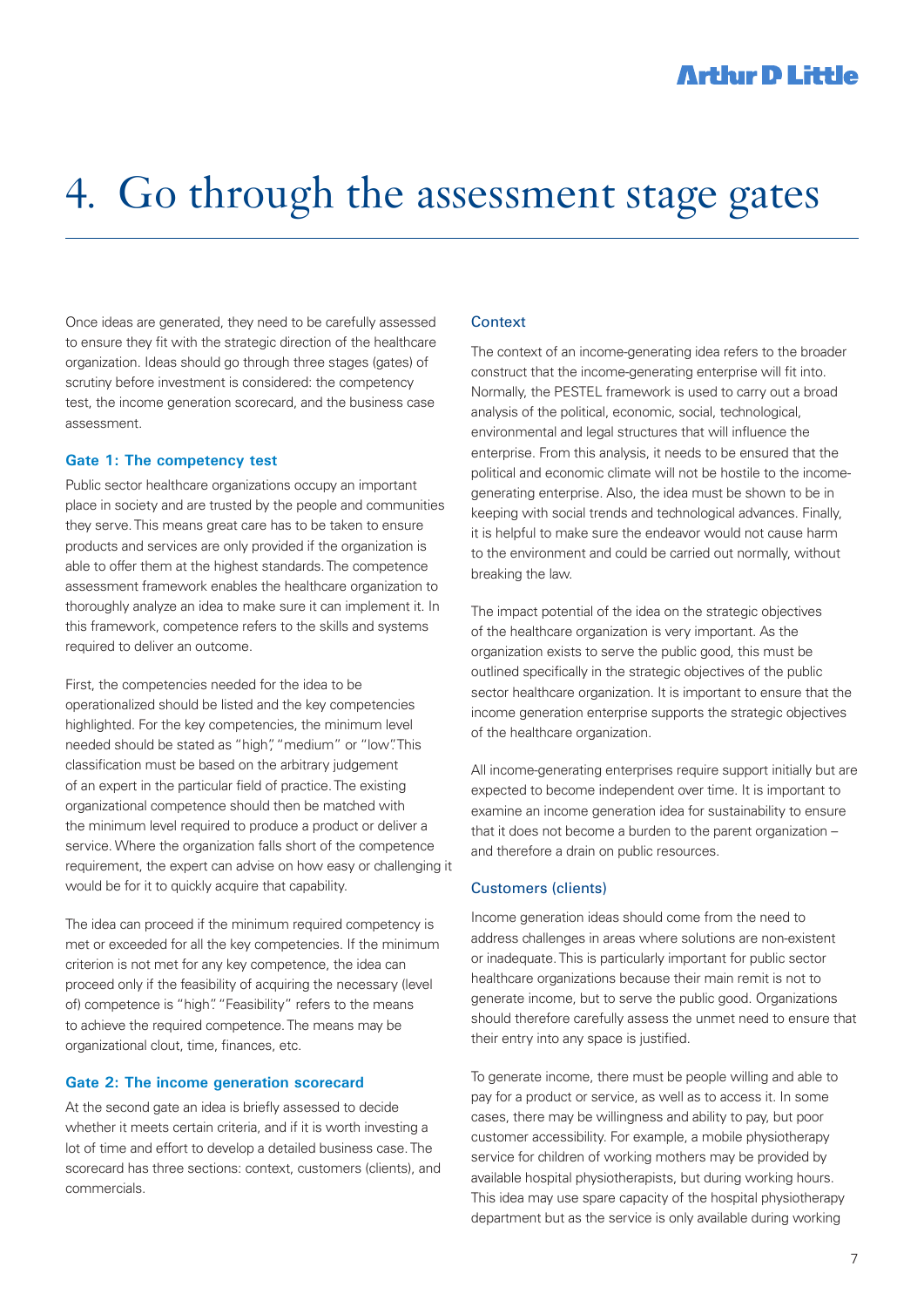### **Arthir D Little**

hours, the mothers may not be willing or able to leave their jobs to access it.

If an income-generating idea focuses on a particular market segment, it is important to assess the size and growth of just that market segment, rather than the whole market. In some cases, a service or product may appear to be applicable to a large market, but when looked at carefully, it may really cater for only a segment of that market.

#### **Commercials**

The commercials or financial numbers of an income-generating idea have to be looked at carefully to ensure that the healthcare organization is content with the financial risk. The capital requirements of the enterprise must be examined to make sure they are reasonable and can be afforded at minimal risk, in both the short term and longer term as the enterprise grows and expands.

Economies of scale may not apply to every income generation idea, as some enterprises may plan to focus strictly on the strategic reasons they were created. However, the question of economies of scale should be considered, as it could reveal that a small but necessary future expansion would demand changes so significant that the whole idea would have to be looked at in a very different light. For example, one hospital's home-delivery service for in-patient discharge medication may utilize the spare capacity of the hospital logistics department. However, if this has to be rolled out to all the hospitals in the group, it may require investment in a car depot, new drivers, new insurance, etc.

Return on investment (ROI) is a key matrix for any income generation endeavor. Although a public sector healthcare organization will not look at ROI in the same way a private sector organization will, there should be a financial reward to

#### Figure 2: The income generation evaluation scorecard



Source: Arthur D. Little analysis

the organization for the risk taken.The healthcare organization's management must decide on the acceptable minimum ROI. In addition, some consideration should be given to the wider ROI that the enterprise will deliver to the healthcare economy.

Each section of the scorecard has three sub-sections, and each sub-section is given a score from A to F, with "A" being excellent and "F" being very poor. These scores then reflect the score of the section, and the three section scores are considered before an overall score is awarded for the idea. An idea should proceed to business case development if all sub-sections have scores of no less than a "C" and the overall score is at least a "B".

#### **Gate 3: The business case assessment**

Once an idea has met the requirements of the income generation evaluation scorecard, a business case should be developed to provide a critical, in-depth assessment of the idea. A well-prepared business case enables a public sector healthcare organization to understand and potentially shape a commercial proposition early in the planning process. It also assists decision makers and stakeholders in understanding the key risks, issues and rewards associated with investing in an income generation enterprise.

In the public sector context, the "five case model" proposed by the UK's HM Treasury<sup>10</sup> provides decision makers with a comprehensive basis for assessing and planning to deliver the best social value for money. There are five aspects to the fivecase model: the strategic, economic, commercial (procurement), financial and management cases.

#### The strategic case

The strategic case should be developed to give reasons for the selected idea from a strategic standpoint. It must demonstrate quantitatively how the idea fits with the strategic direction of the healthcare organization. The strategic case is expected to provide quantitative analysis to show how the high degree of congruence between the outcomes of the income generation enterprise and the strategic objectives of the healthcare organization justifies investment of public funds.

#### The economic case

The economic case should be developed to quantifiably demonstrate how investing in the income generation idea is a great way of achieving the best value to society. The economic case should include, where possible, benefits appraisal, risk assessment and sensitivity analysis studies.

<sup>10</sup> The green book Central government guidance on appraisal and evaluation https://assets.publishing.service.gov.uk/government/uploads/system/uploads/attachment\_ data/file/685903/The\_Green\_Book.pdf Accessed Sept 2019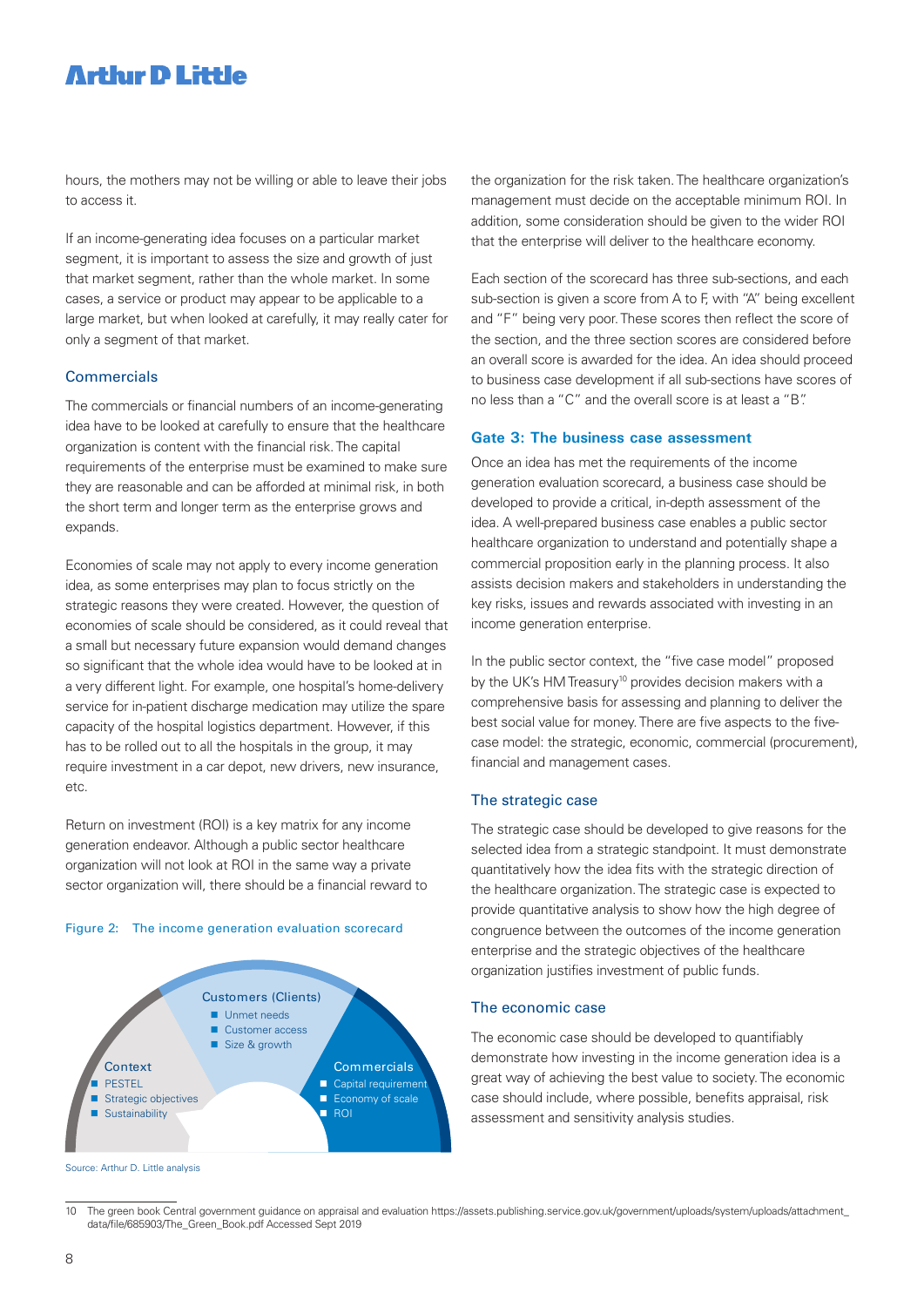### **Arthir D Little**

#### The procurement case

The procurement case should be developed to demonstrate that the proposed income generation idea can have a viable procurement process and a well-structured deal between the public sector healthcare organization and its service providers. The case should outline (as applicable) the charging mechanism, implications of key contractual arrangements, and accounting treatments proposal.

#### The financial case

The financial case should quantify and demonstrate the affordability and funding of the income generation idea, including the support of stakeholders and customers as required. The case should outline the capital/funding and revenue requirements, as well as impact on the financial accounts of the healthcare organization.

#### The management case

The management case should be developed to demonstrate strong governance of the income generation enterprise. It should show the robust arrangements that will be in place for delivery, monitoring and evaluation of the income generation enterprise, including feedback into the organization's strategic planning cycle. The case is expected to show details of approval processes and reporting structures.

While all five cases are important, the healthcare organization should decide what weighting to give to each in its investment consideration. Factors such as the organization's maturity and overall strategic direction could help determine how to weigh each case. For example, if, in a particular period, the healthcare organization is aiming to achieve full risk and governance compliance as a primary goal, the management case could be given a higher weighting than the others, and a higher bar of expectations set for approval.

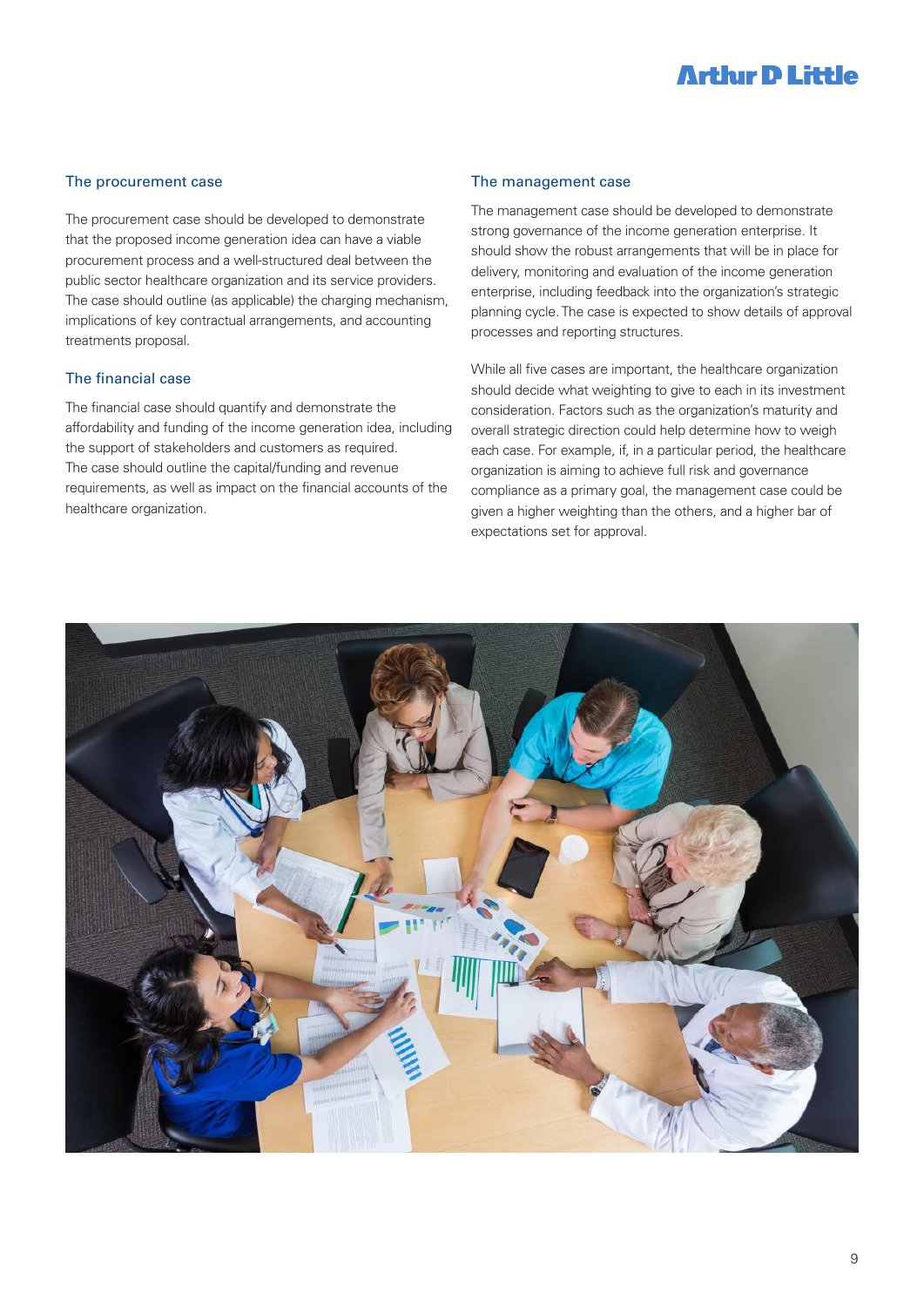### **Arthur D Little**

## 5. Invest to unleash the "X factor"

Once a public sector healthcare organization has generated ideas for income generation, carried out a competency assessment and put the idea through the three stages of scrutiny, the management team can confidently invest in the idea.

#### **Fortune favors the bold**

While income generation is not the reason public sector healthcare organizations exist, their management teams can boldly, shrewdly and strategically invest in income-generating enterprises to trigger a set of reactions within themselves and the wider health economy. This will lead to increased benefits to the public and enable the healthcare organization to serve the public better than if it stuck rigidly to a narrow remit of only providing services that could be funded from the public purse.

For income generation enterprises to fully maximize their potential and continue to perform well, the income generated must be redeployed (and shown to be) in the health economy from which it was generated. This has the twin benefit of maintaining financial sustainability while inspiring people to exercise innovative thinking within the local health economy. This potential to inspire should not be underestimated, because therein lies the "X factor" that public sector healthcare organizations uniquely possess in their health economies. This can be unleashed to deliver increased value to society and the nation at large.

#### Figure 3: The steps to finding and investing in income-generating ideas



Source: Arthur D. Little analysis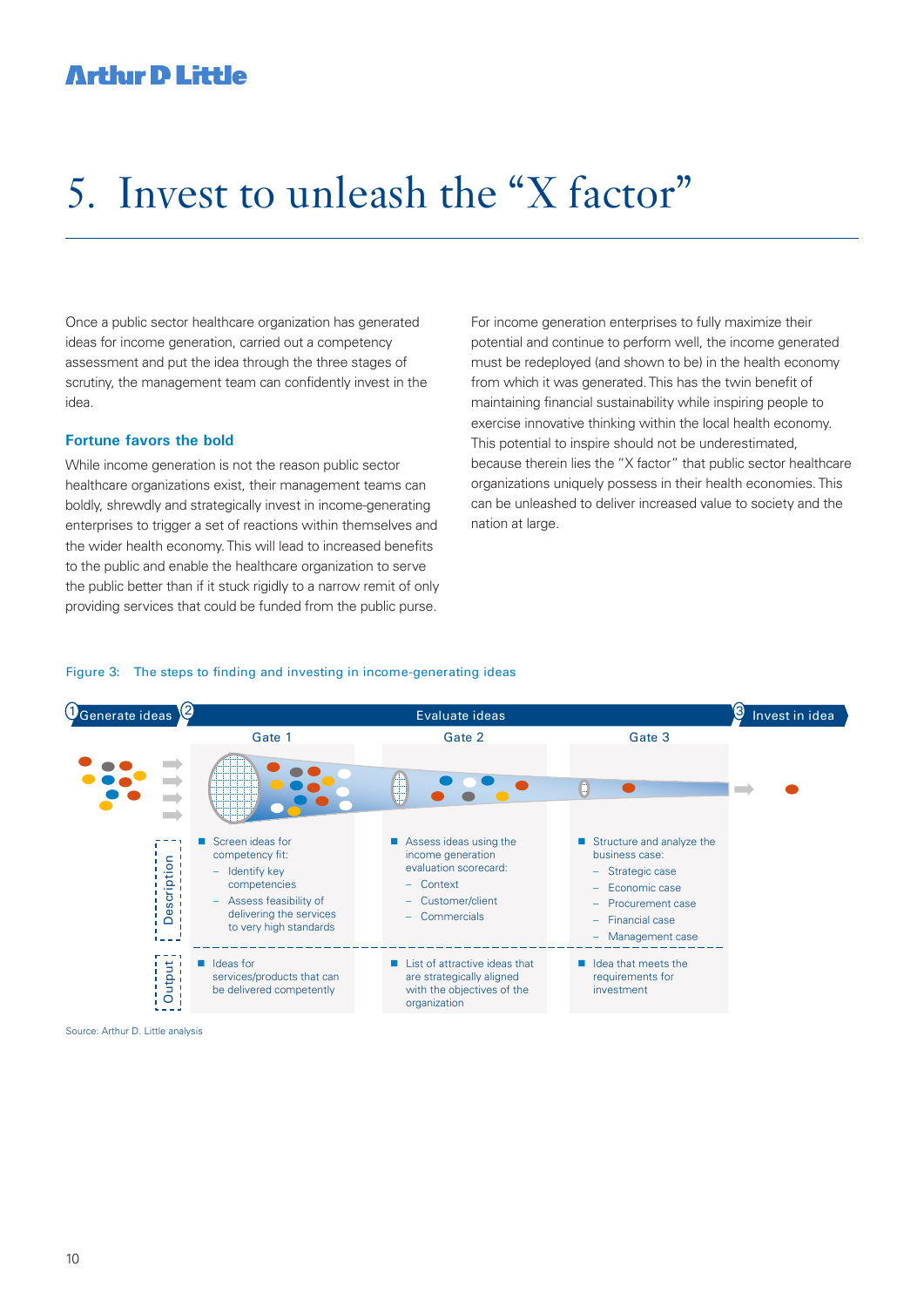### **Contacts**

If you would like more information or to arrange an informal discussion on the issues raised here and how they affect your business, please contact:

Austria Karim Taga taga.karim@adlittle.com

Belgium Vincent Bamberger bamberger.vincent@adlittle.com

China Yusake Harada harada.yusake@adlittle.com

Czech Republic Marcel Hominda hominda.marcel@adlittle.com

France Vincent Bamberger bamberger.vincent@adlittle.com

Germany Volker Pfirsching pfirsching.volker@adlittle.com

India Vikas Kharbanda kharbanda.vikas@adlittle.com

Italy Mario Nico nico.mario@adlittle.com Japan Satoshi Ohara ohara.satoshi@adlittle.com

Korea Kevin Lee lee.kevin@adlittle.com

Latin America Guillem Casahuga casahuga.guillem@adlittle.com

Middle East Vikas Kharbanda kharbanda.vikas@adlittle.com

The Netherlands Martijn Eikelenboom eikelenboom.martijn@adlittle.com

Norway Ulrica Sehlstedt sehlstedt.ulrica@adlittle.com

Russian Federation Alexander Ovanesov ovanesov.alexander@adlittle.com

**Singapore** Maki Kurosawa kurosawa.maki@adlittle.com Spain Carlos Mira mira.carlos@adlittle.com

Sweden Ulrica Sehlstedt sehlstedt.ulrica@adlittle.com

Switzerland Volker Pfirsching pfirsching.volker@adlittle.com

**Turkey** Coskun Baban baban.coskun@adlittle.com

UK Ben Enejo enejo.ben@adlittle.com

USA Craig Wylie wylie.craig@adlittle.com